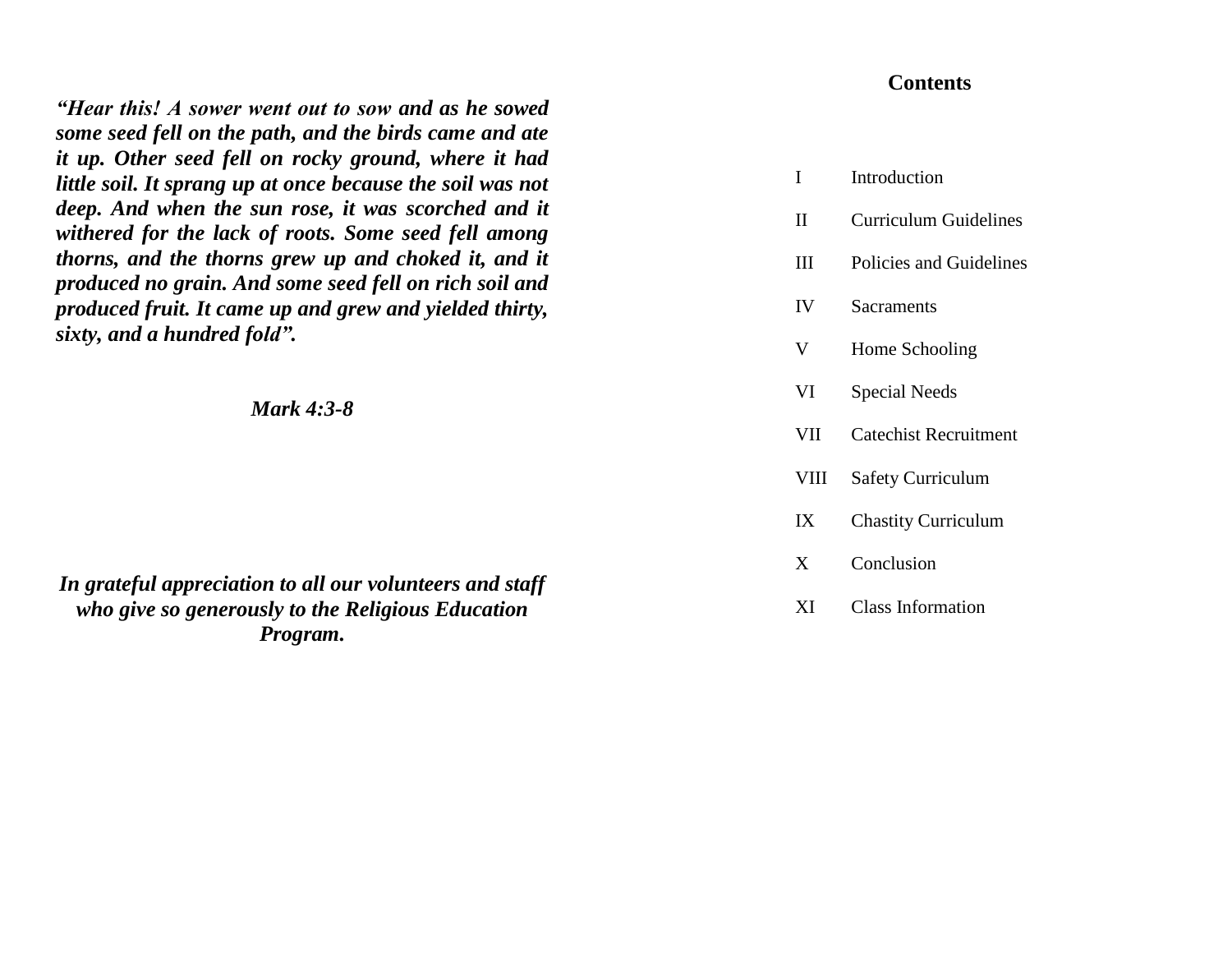# **Introduction**

The beginning of Pope John XXIII's Second Vatican Council heralded a new era in the spirit of Catholicism. Religious Education in St. Augustine's is no exception in its attempts to make religion a part of our lives in this fast changing world.

The purpose of Religious Education is to "promote an understanding of and love for the teachings and person of Jesus Christ<sup>"</sup>

In the document "To Teach as Jesus Did" it stated that Religious Education programs must "Strive to teach doctrine fully, foster community, and prepare their students for Christian Service".

In 2000 the New England Bishops wrote about the formation of children as Disciples of Christ.

Working closely with our clergy and countless volunteers, the religious education staff has developed a comprehensive program at St. Augustine. The purpose of this handbook is to inform you of the program at each level.

Further details are always available from the Religious Education Office.

# **Tel.-978-475-0050 E-mail: Brao@staugustineparish.org Web Page [www.staugustineparish.org](http://www.staugustineparish.org/) (click on Religious Education)**

We acknowledge that catechesis is an educational ministry, and is undertaken largely through our ministers and volunteer teachers. The whole parish is charged with supervising this ministry. Parents are the first catechists and through them the faith is passed on. Parishioners who are called to be catechists support and extend the parents' role.

# **Curriculum Guidelines**

We strive to ensure that our program is a complete and doctrinally sound catechesis for children. The texts used are in conformity with the Catechism of the Catholic Church, and take note of the national documents regarding religious education, "To Teach as Jesus Did", "Sharing the Light of Faith" and the National Catholic Directory.

- We follow the **Call to Faith** program for Grades 1 3. A variety of catechetical approaches are used in its teaching and within each lesson a proven three step process is used: **Invite, Explore**, **and Celebrate**. Family Connections are made throughout the program and each chapter contains a family Faith page which we would encourage you to read and act upon.
- The **Blest are We** program is in place for Grades  $4 6$ which recognizes the invaluable formation in faith that comes from a home where the Catholic faith is valued and practiced. Each young person is seen as part of a larger community where faith is nurtured through experiences the child has from the time of infancy. An important part of the faith life is the catechetical program. Here the young person learns about the Catholic faith in its belief, worship, morality and prayer.
- The **Call to Faith** series used in Grades 7 & 8 has been especially designed with the young adolescent in mind. This program promotes dynamic, age appropriate faith learning and life application for adolescents and presents the content of the Catholic faith by drawing on **Doctrine, Scripture, People of Faith and Catholics Today**, the very sources of catholic wisdom.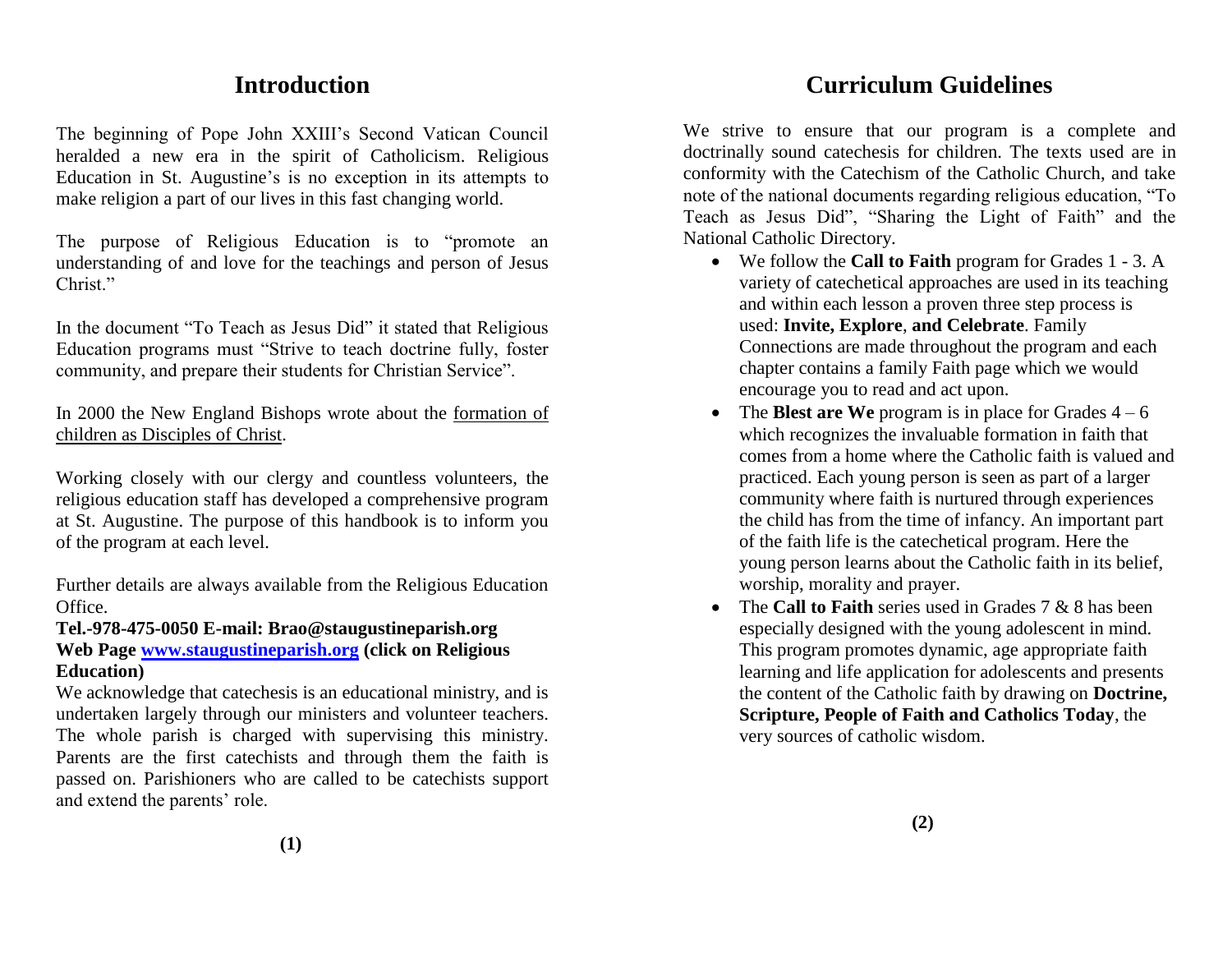### *Grade 1 Call to Faith*

In the first grade the children will learn what it means to be one of God's children. They will learn that God is a loving God who teaches us to love. They will study his creation, the Trinity, the importance of church and the sacraments. *The children will become familiar with several prayers, for which we expect their parents, as their foremost catechists, to play a leading role.*

# *Grade 2 First Reconciliation/First Eucharist Catechesis*

The Eucharist is the center of this year. The children are called into a sacramental relationship with Jesus and the Catholic community. The text explores the nature of celebration, the saving actions of Jesus, and the moral choices involved in being a good follower of Jesus. The theme of belonging leads the children in beginning the sacramental preparation for Reconciliation and First Eucharist. *Parent meetings for First Reconciliation and First Eucharist are mandatory. The dates for these meetings are detailed in the calendar*

#### *Grade 3 Call to Faith*

This year the children are urged to follow Jesus' command, loving God and others, and spreading the Good News everywhere. They will know God better by studying the Church – being Holy, Catholic, Apostolic and having a mission in the world.

#### *Grade 4 Blest are we*

In the fourth grade the focus is two-fold – the **Trinity** and the **Ten Commandments**. With the trinity the children learn that

God the Father, out of love, brings all creation into being and gives his law to the Chosen People in the form of the Ten Commandments; Jesus, the Son of God, through his life, death, and Resurrection, shows us what it means to live in according to God's law and gives us a share in his divine life forever; while the Holy Spirit strengthens us to become active witnesses to our faith.. The Ten Commandments, supplemented with the Beatitudes, provide us with the framework upon which to build our lives.

### *Grade 5 Blest are we*

Fifth graders focus upon the seven sacraments – Baptism, Eucharist, Confirmation, Reconciliation, Anointing of the Sick, Matrimony, and Holy Orders – sacred signs given to us by Jesus so that we might share in God's life.

### *Grade 6 Blest are we*

This year the students follow an overview of the Old Testament, beginning with Abraham and Sarah (our ancestors in faith) and continuing on through the events of the Exodus, the arrival in the Promised Land, the era of the kings of Israel, and the prophets and the Exile, culminating in the New Testament preaching of John the Baptist and the birth and early life of Jesus

#### *Grade 7 Call to Faith – Kingdom of God*

The seventh grade will learn that the Kingdom of God is a kingdom of peace, justice, and love. Being followers of Christ requires us to share the good news with others and to work towards ending everything that denies the dignity of the human person.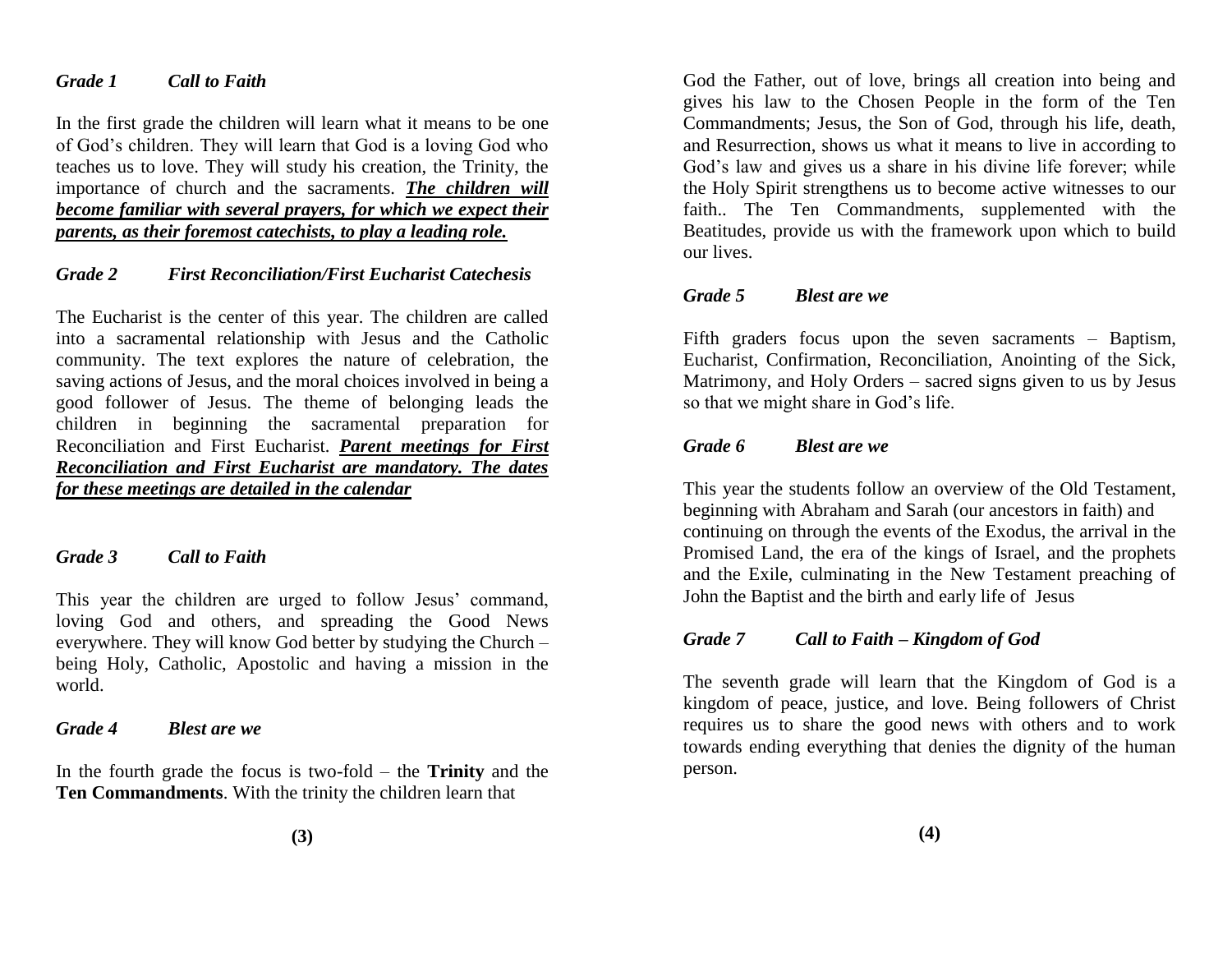### *Grade 8 Call to Faith – The Church*

This year we focus on the Church, and how every one of us is called to be a disciple of Jesus and join in the tradition of the Church. Evangelization, using personal gifts, salvation, the role of the clergy and being part of the parish community are all discussed. .

# **Policies and Guidelines**

The following statements of policy and guidelines should be respected by all those enrolled in the program.

# *Student Performance*

- Any student who does not attend Religious Education in any given year may be asked to make up work in order to maintain continuity in their religious education.
- We expect our students to try their best in class but should any student receive a significant number of unsatisfactory comments from their teacher their parents will be contacted by a member of the religious education team to discuss what factors might be contributing to the poor performance.

# *Student Behavior*

• **RESPECT** is the keyword for our children's behavior. We ask them to *respect themselves*, *respect each other*, *respect their teacher* and to *respect their classroom and teaching materials.*

*(Should a child's behavior become of concern, the teacher will contact the parents to discuss the situation in order to resolve the problem together. However, if this does not result in an improvement in the situation further action will be taken. This will mean a conference with the Pastor or the Religious Education Director and in the most extreme cases consideration will be given to supervised home teaching or expulsion from the program.)*

 Any student involved in a **violent incident** will be suspended immediately from class. A meeting with the Pastor, the Religious Education Director and the families of those involved will be held. Students may return to the classroom when they satisfy the Pastor and the Religious Education Director they are able to manage their aggression and there will be no repeat of any violent behavior. Any further violent incident will result in the students terminating themselves from the program. There will be an opportunity to reapply the following year provided their grade work has been completed at home and a change in behavior can be demonstrated.

# *Cancellations*

• In the event of Religious Education classes being cancelled as a result of snow the students will be notified by broadcast on TV Channel 7. Cancellation details will be posted on the Parish website and a recorded message will be available on the Religious Education phone line – 978 475 0050. *If time permits the students will also be contacted by phone by their teacher.*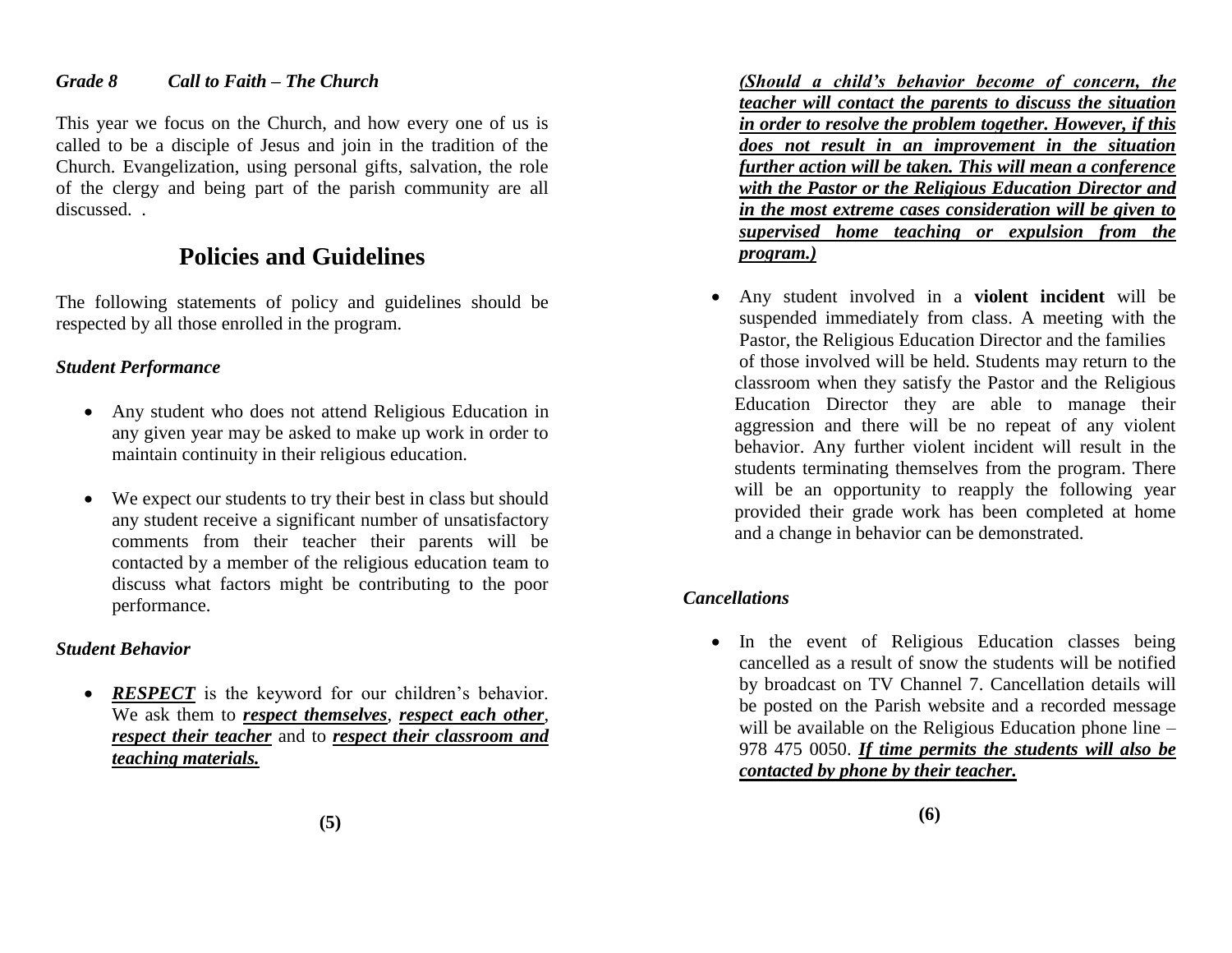# *Parental Guidelines*

- Please have your child arrive and leave class *promptly.*
- If your child is to be absent for any reason please call the Grade Coordinator in advance or the Religious Education absence line*.*
- *Regular attendance* is a requirement of the program but there will always be occasions when it is impossible for your child to come to class. At these times we would expect you to go through the missed lesson at home and to make up any homework as necessary.

(If your child misses two consecutive classes without explanation their coordinator will contact you to discuss the situation. Should your child's attendance record continue to be poor the Religious Education office will seek a family conference.)

- All the children in the program should *behave themselves appropriately*. Please take time to discuss with them how they should conduct themselves in class by respecting their fellow students and teacher.
- Please *read all e mailed notices* they *always* contain important information.
- Please read the **website** on a regular basis. Check your **emails** on a regular basis since this is our preferred method of contact
- Please inform us if your child has any disability (learning, emotional or physical). Confidentiality will be honored.
- The calendar for the year will be posted on the webpage. Download a copy and keep it safe. *On occasions we have to make changes to the calendar, sometimes at very short notice, but we will always keep you informed when these changes occur.*
- *Homework* is required in some of the grades. This helps the children to understand that learning about their faith does take place outside the classroom. The activities required of the students should take no more than 10 minutes to complete.
- *Church Services* take place throughout the year across all grades and we would like families to attend these whenever possible. Email notices of these services will be sent to families.
- *Family Meetings* are held across the grades on a variety of subjects. Notification of these events is always given in advance and we would like our families to attend these meetings
- *Safety* of our children is paramount and so we ask that all parents of children follow our pick up and drop off rules. *Cars must be parked in the proper manner and all parking restrictions observed. Children will not be allowed to walk home without the*

*written consent of their parents*

*Parents may no longer come into the building to drop off or pick up their children – however pre arranged visits are still encouraged.*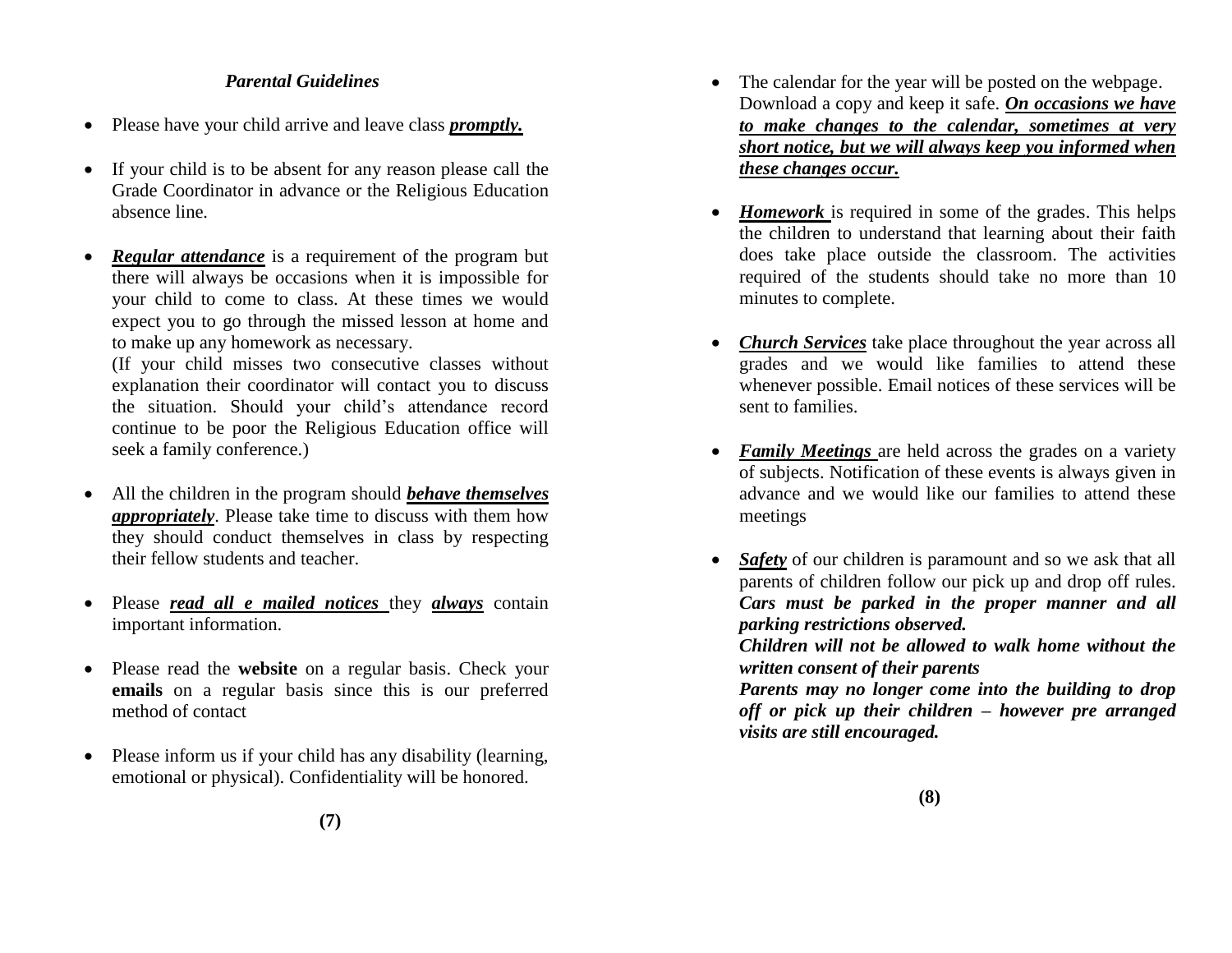# **Sacraments**

The seven sacraments are treated in detail throughout the program and preparation for them will be outlined briefly below:

## *Reconciliation and Eucharist*

The preparation for these sacraments will involve some direct participation of the parents so that they may support their children as they attend regular religious education classes. *We ask that all parents of children preparing to receive a sacrament help them to fulfill their weekly obligation to attend Mass.*

### *Reconciliation*

The children are prepared for the reception of this sacrament in the second grade. **Reconciliation will take place over 2 sessions in the church during** the month of January. The students in other grades are also offered the sacrament of penance during services throughout the year.

# *Eucharist*

First Communion preparation is the main emphasis of the second grade. The culmination of the year is the celebration of 6 Communion Masses in the Church in early May.

# *Late sacramental preparation*

We offer a sacramental preparation program for those children who have completed the second grade but have not received the sacraments of Reconciliation and Eucharist. The program runs in parallel to the regular religious education program.

**(9)**

# **Home Schooling**

The following are guidelines for those parents, who for whatever reason, have chosen to instruct their children at home.

- Permission to teach at home may only be given by the Pastor or the Religious Education Director
- Registration in the program is required for all home school students
- Parents and Students in Grades 7 & 8 will meet with the Religious Education Director throughout the year to monitor progress and to maintain an open dialogue between the parish and home taught students and their families.
- Only those textbooks used in the Religious Education program may be used
- Failure to comply with these guidelines will effect promotion to the next grade

# **Special Needs**

We make every effort to include children with special needs in our program. This requires a discussion with the family to understand how we can work together to ensure their child is given access to learn about their faith in a manner consistent with their abilities.

# **Catechist Recruitment**

With 1200 students in our program we are in need of many catechists to work with our children. In the past we have relied heavily on parents to perform this task but more recently fewer have been coming forward. We have been blessed with an increased response from the young people of the parish who are playing many different roles in catechizing their younger fellow parishioners.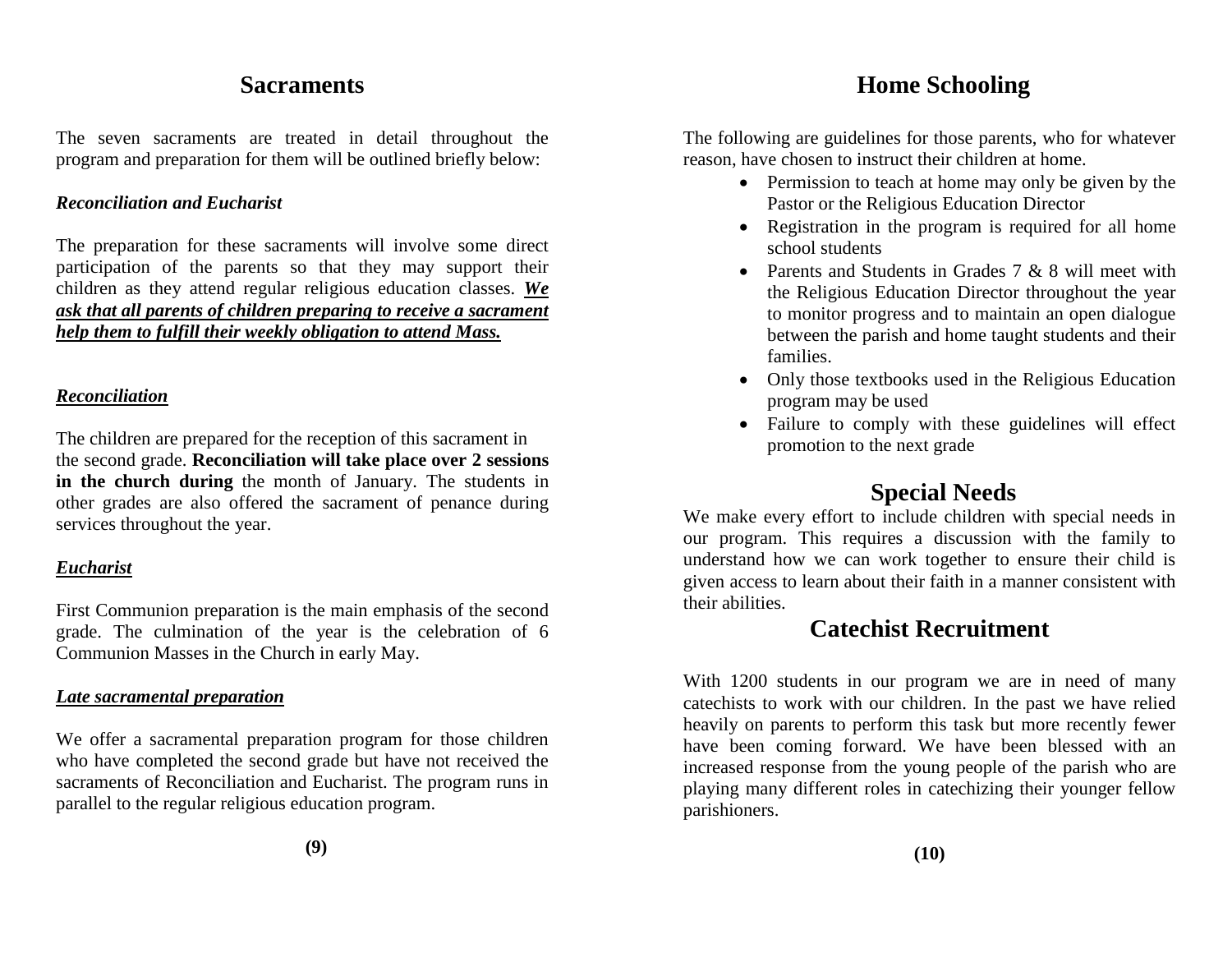We welcome anyone who would like to participate in whatever way they feel most comfortable, This could mean teaching, helping out in the classroom, patrolling the corridors, preparing material for class or a dozen other tasks vital to the smooth running of the program.

All catechists work under the supervision of a Grade Coordinator. Basic training is available to everyone in the program. We have in place **Teacher Guidelines** and a **Volunteers Code of Conduct** to make explicit the values we expect from our volunteers and to enhance uniformity in teaching standards across the program.

All volunteers must undergo **CORI (Criminal Offender Record Information)** scrutiny before they are allowed to work with our students.

Additional training, "**Protecting God's Children"**, is also mandatory to safeguard the well-being of all the children who participate in the Religious Education Program.

For our program to continue to grow and flourish we need an influx of enthusiastic and committed individuals willing to pass on their knowledge and love of their faith to the children of this parish. We ask you to consider offering your time to this most worthwhile of services. However if you are unable to help directly, you can support us through your encouragement and prayers.

# **Personal Safety Curriculum**

Safety programs are in place throughout all the grades. **Talking about Touching**, Grades 1- 3, teaches children basic skills to help keep them safe from dangerous or abusive situations.

**Keeping Children Safe**, Grades 4 – 8, will review safety rules, with an emphasis on the ability to judge risks, and discussions of power and when it is appropriate for others to have power over them and when it is not, peer pressure, babysitting and appropriate touch and internet and online safety.

A **parent meeting** will be held to discuss the programs in detail and materials will be available to view. All children are encouraged to participate in the program but if parents wish to withdraw their child they are free to do so. A written notice of with drawl must be completed and submitted to the Archdiocese.

# **Chastity Curriculum**

A new chastity program "**See I make all things new**" is available for Middle School students. Targeted specifically for Grader 7 & 8 the curriculum reinforces and encourages parents as primary educators and so there is a parent component offered. The "**Parent Information Night**" will precede all implementations. This will not only inform parents of the content, but will also offer them tools to help them in their roles as parents.

# **Conclusion**

The intent of this booklet has been to give a brief overview of what direction religious education is taking at St. Augustine's. We welcome discussion at any time over any issue related to religious education. Please do not hesitate to speak to any of our teachers, Coordinators or Religious Education Director.

*Faith is first experienced within the family. The parish community nurtures and supports this faith formation Thank you for your continued support.*